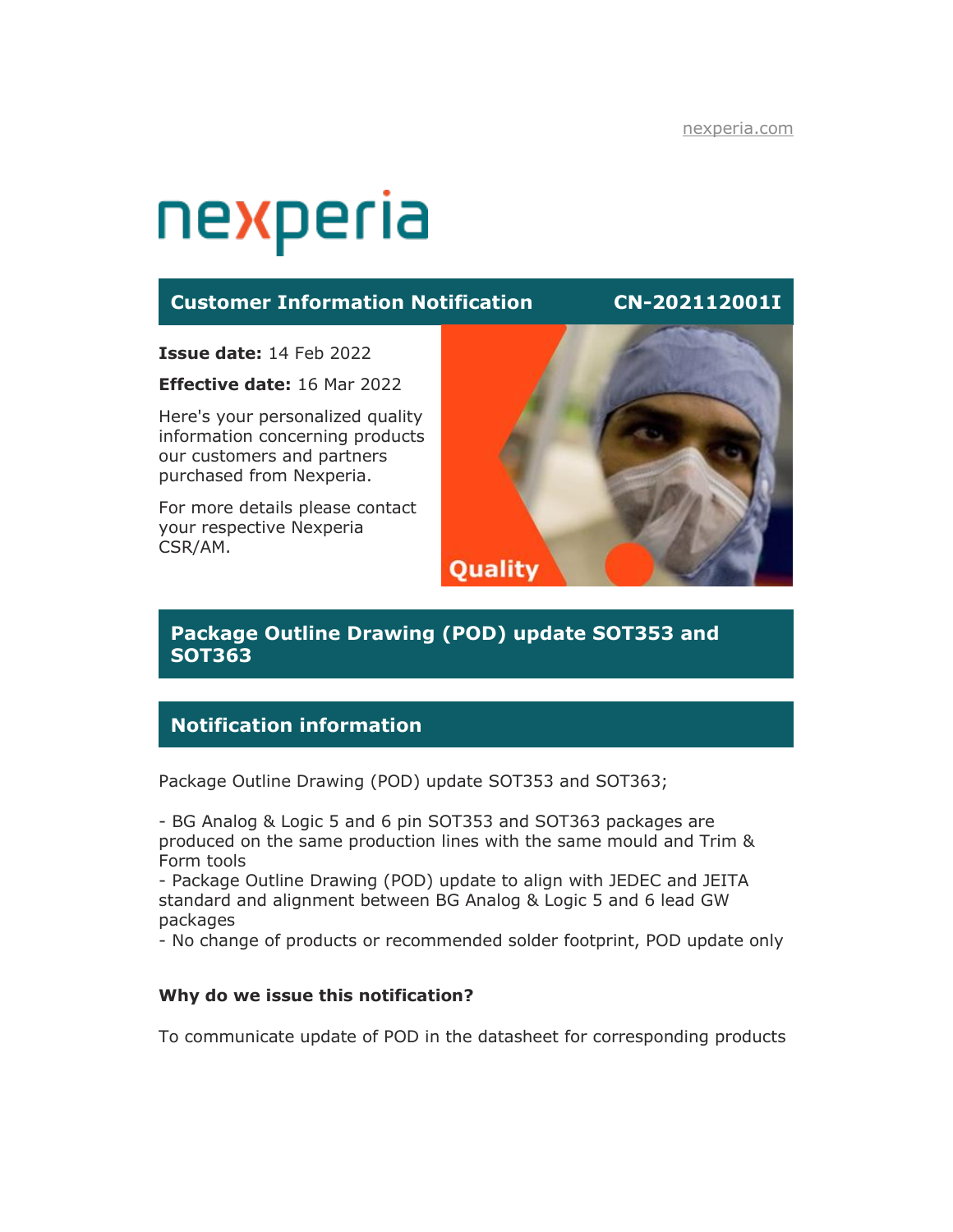| <b>Change</b><br>Category<br>Wafer<br>Fab<br>Process<br>$\Box$<br>Wafer<br>Fab<br>Material<br>S<br>Wafer<br>Fab<br>Location | Assembl<br>У<br>Process<br>Assembl<br>У<br>Materials<br>Assembl<br>٧<br>Location | [ ] Product Marking<br>[X] Mechanical<br>Specification<br>Packing/Shipping/Labelin<br>g | [ ] Test<br>Location<br>Test<br>Process<br>Test<br>Equipmen | Design<br>[X]<br>Errata<br>Electrical<br>spec./Tes<br>coverage |
|-----------------------------------------------------------------------------------------------------------------------------|----------------------------------------------------------------------------------|-----------------------------------------------------------------------------------------|-------------------------------------------------------------|----------------------------------------------------------------|
|-----------------------------------------------------------------------------------------------------------------------------|----------------------------------------------------------------------------------|-----------------------------------------------------------------------------------------|-------------------------------------------------------------|----------------------------------------------------------------|

# **Management summary**

Package Outline Drawing (POD) update to align with JEDEC and JEITA standard;

- Update of existing POD for SOT353-1 and new revision POD for SOT363-2 - POD updates with complying to latest standards JEDEC MO-203 and JEITA SC-88 standards

#### **Identification of affected products**

Not applicable

## **Impact**

Impact to the product's functionality is anticipated

POD drawing update in datasheet;

- 5 lead GW package: OUTLINE VERSION no change remains SOT353-1
- 6 lead GW package: OUTLINE VERSION change from SOT363 to SOT363-2

#### **Data sheet revision**

A new datasheet will be issued

#### **Disposition of old products**